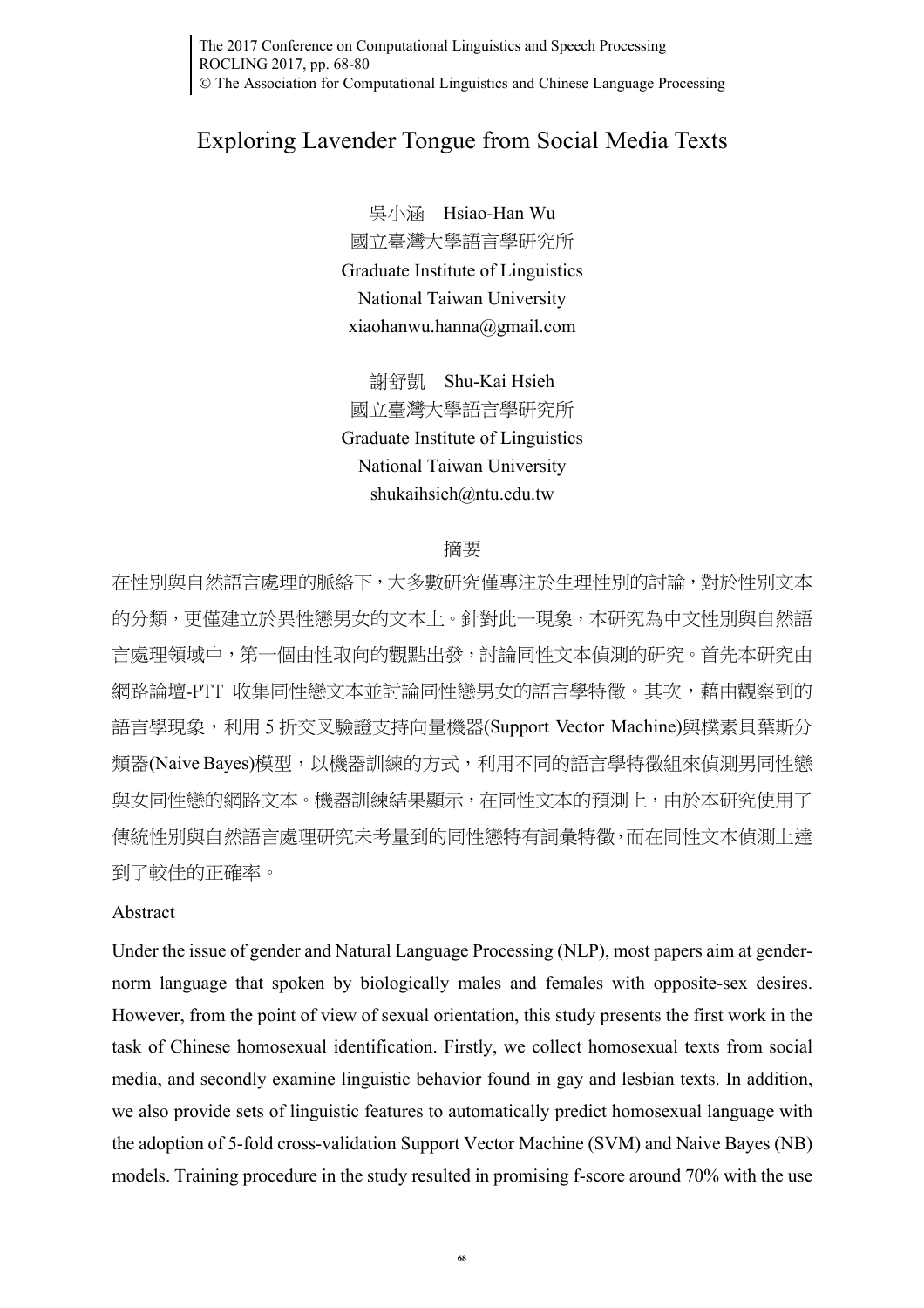of particular lexicon-based feature set.

關鍵詞:同性文本偵測,薰衣草語言學,中文自然語言處理,支持向量機器,樸素貝葉 斯分類器

Keywords: homosexual identification, lavender linguistics, Chinese NLP, Support Vector Machine, Naive Bayes

## 1. Introduction

*Lavender Linguistics* has been emerging as a linguistic sub-field which analyzes language used by gay, lesbian, bisexual, transgender, and queer (LGBTQ) speakers [1]. It is suggested that there is still considerable room for linguistic research based on fine-grained sexual orientation [2]. Previous studies of gender and NLP mainly focused on dichotomous genders in biological sense without considering the gender complexity of human beings in real world.

When it comes to gender, a general but complicated term with various dimensions involving both biology and psychology, anthropologists have divided it into three major classes:

1) *Sex* refers to physical or biological differences between males and females.

2) Opposite to physical characteristics, *gender* is characterized by self-identity, namely, whether one see himself/herself as male or female.

3) *Sexuality* is about one's sexual attraction and orientation. People who have opposite-sex desires are regarded as heterosexuals. Conversely, people who have same-sex desires are, therefore, regarded as homosexuals.

In the field of gender and NLP (abbreviated as GenderNLP), gender is usually considered with the norm that subjects are biologically males and females with heterosexual desires. However, based on the perspective towards *sexuality*, the present paper discusses lavender speakers and NLP (abbreviated as LavenderNLP) with the hypothesis that previous study on gender identification cannot correctly identify gender in a more complex dimension and that GenderNLP has failed to consider the complexity of *sexuality*.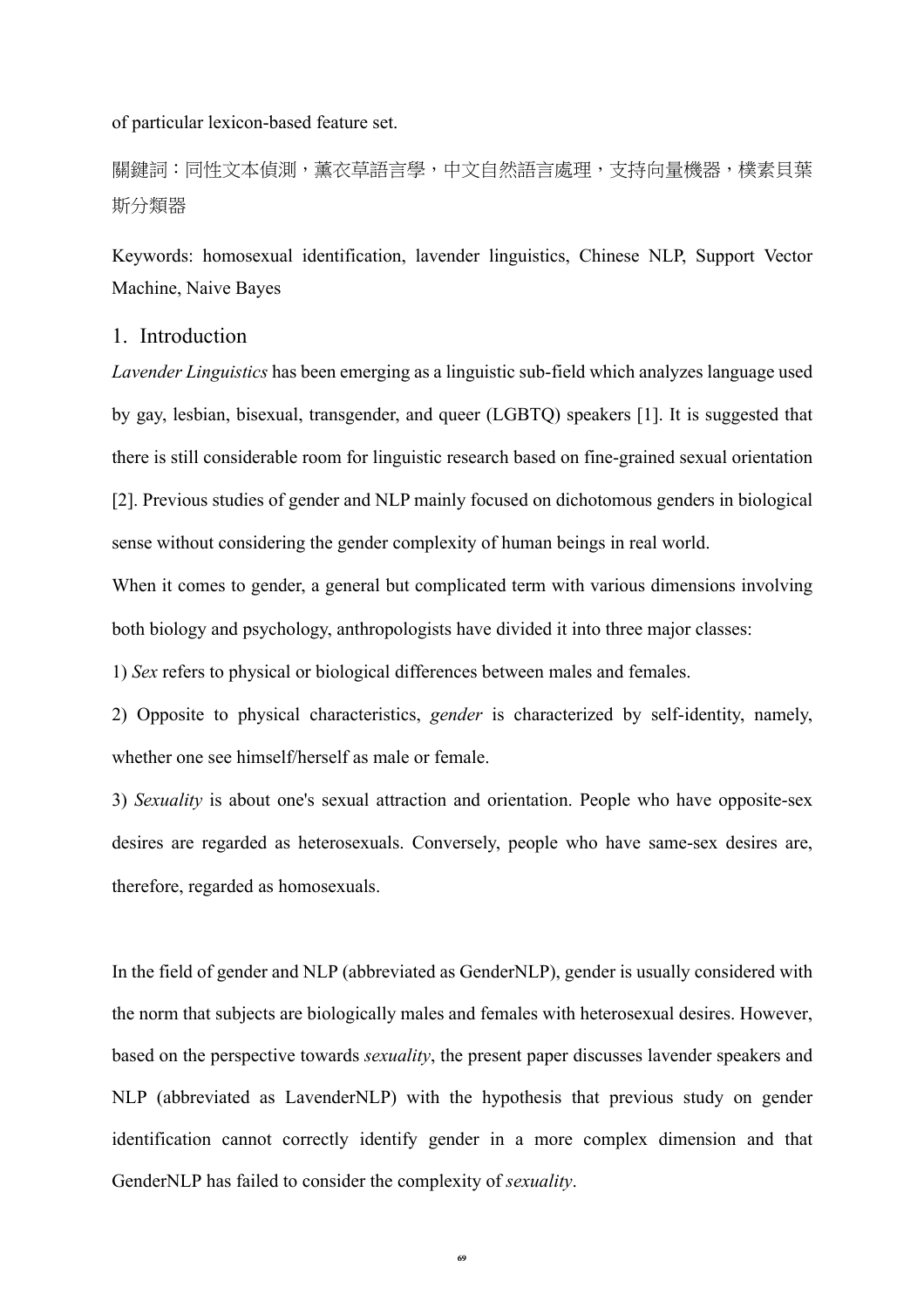Since GenderNLP only aims at biological gender, LavenderNLP, as a subclass of GenderNLP, targets not only at biological gender but also at psychological gender. Therefore, referring to Table 1, subjects in the current study are regarded as homosexual males (gays) and females (lesbians) who have same-sex desires regardless of whether he or she self-identifies as male or female; in other words, only *sex* and *sexuality* are taken into account in the definition of gay and lesbian in the study.

While studies on GenderNLP abound, there are still gaps in LavenderNLP to be explored. Accordingly, this study intends to explore lexicon-based cues of lavender speakers and applies all the investigated linguistic behavior to automatically predict homosexual texts from Chinese social media with the use of Support Vector Machine (SVM) and Naive Bayes (NB) models under the 5-fold cross-validation test.

| <b>Sex</b> | Gender | <b>Sexuality</b> | Defined as |
|------------|--------|------------------|------------|
| Male       | Male   | Male             | Gay        |
| Male       | Female | Male             | Gay        |
| Female     | Male   | Female           | Lesbian    |
| Female     | Female | Female           | Lesbian    |

Table 1. Definition of Gay and Lesbian in the present study

#### 2. Related Work

If males and females do have their own in-group language, gays and lesbians will also have their own language which is incomprehensible to outsiders [3]. Also, it had been noted that there is a relationship between language and *sexuality* [4]. Although studies rarely discuss *sexualities*, there is no doubt language can be classified via types of *sexuality*. People who have opposite- or same-sex desires will have different language behaviors. Since the present study discusses texting strategies of homosexual population, this section reviews previous works on how homosexual males and females produce language differently.

## 2.1 Homosexual Male Language

Compared to lesbian language, linguistic behavior of gay males has been studied extensively.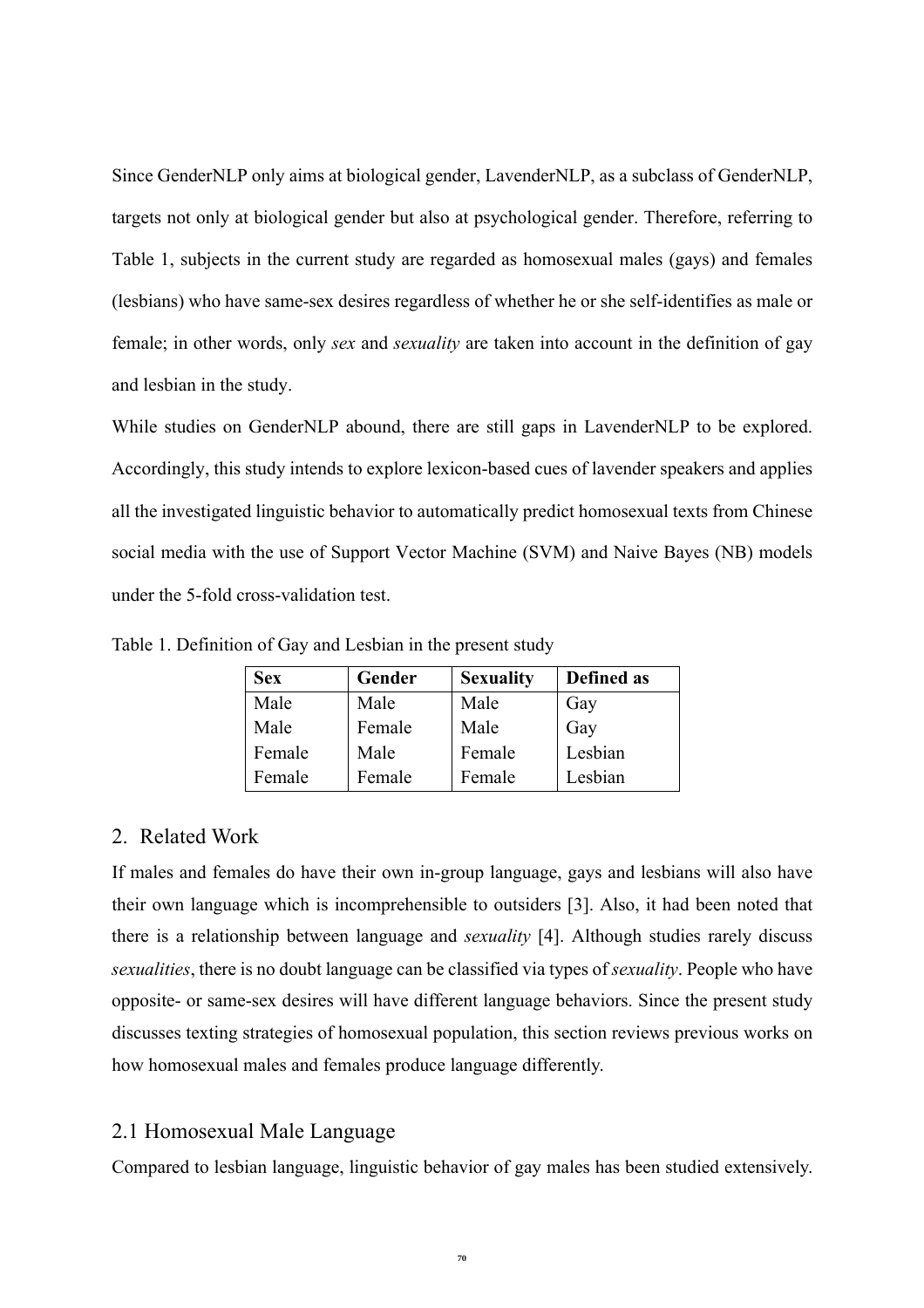It has been claimed that gay people tend to use specialized lexicon, or argot, containing words not normally used in mainstream society [5][6][7]. However, not only argot but also gay language is in general characterized by the use of innuendo, categorizations, and strategic evasions such as omitting or changing gendered pronouns [4].

In the past, the word 'gay' was (and still) associated with negative thoughts, which is believed to be the main reason gay men shifted toward a more heterosexual masculine image [8] with their needs to distinct themselves from appearing obviously gay [9]. The appearance of masculine items [9] or the replacement of masculine pronouns with feminine pronouns [10] in gay men's language is considered strategies for homosexual males to behaves more heterosexually.

#### 2.2 Homosexual Female Language

While linguistic features of gay language are believed to be more conspicuous, it is claimed that there are no linguistic features unique to lesbian text [11]. However, since lesbians can identify each other in a variety of settings but find it difficult to explain how the interaction mechanism works [12], four linguistic styles that may help lesbians identify each other are further proposed [2]: (a) stereotyped women's language (hypercorrect grammar, tag questions); (b) stereotyped nonstandard varieties of working class urban male language (cursing, contracted forms); (c) stereotyped gay male language (specific words) and (d) stereotyped lesbian language (flat intonation, cursing) [4]. In other words, the mix of linguistic styles is the main reason why lesbian-specific language is less prominent than gay language.

#### 3. Exploration of Gendered Features

In order to prove that previous studies on GenderNLP ignored homosexual language and language behavior should be categorized not only based on *sex* but also on *sexuality*, the present paper takes both heterosexual and homosexual linguistic features into consideration in the forthcoming tests. Since most of the studies on GenderNLP use both SVM and NB models to predict author's gender [13][14][15][16], this study will also adopt the same models under the 5-fold cross-validation test in predicting homosexual texts from Chinese social media.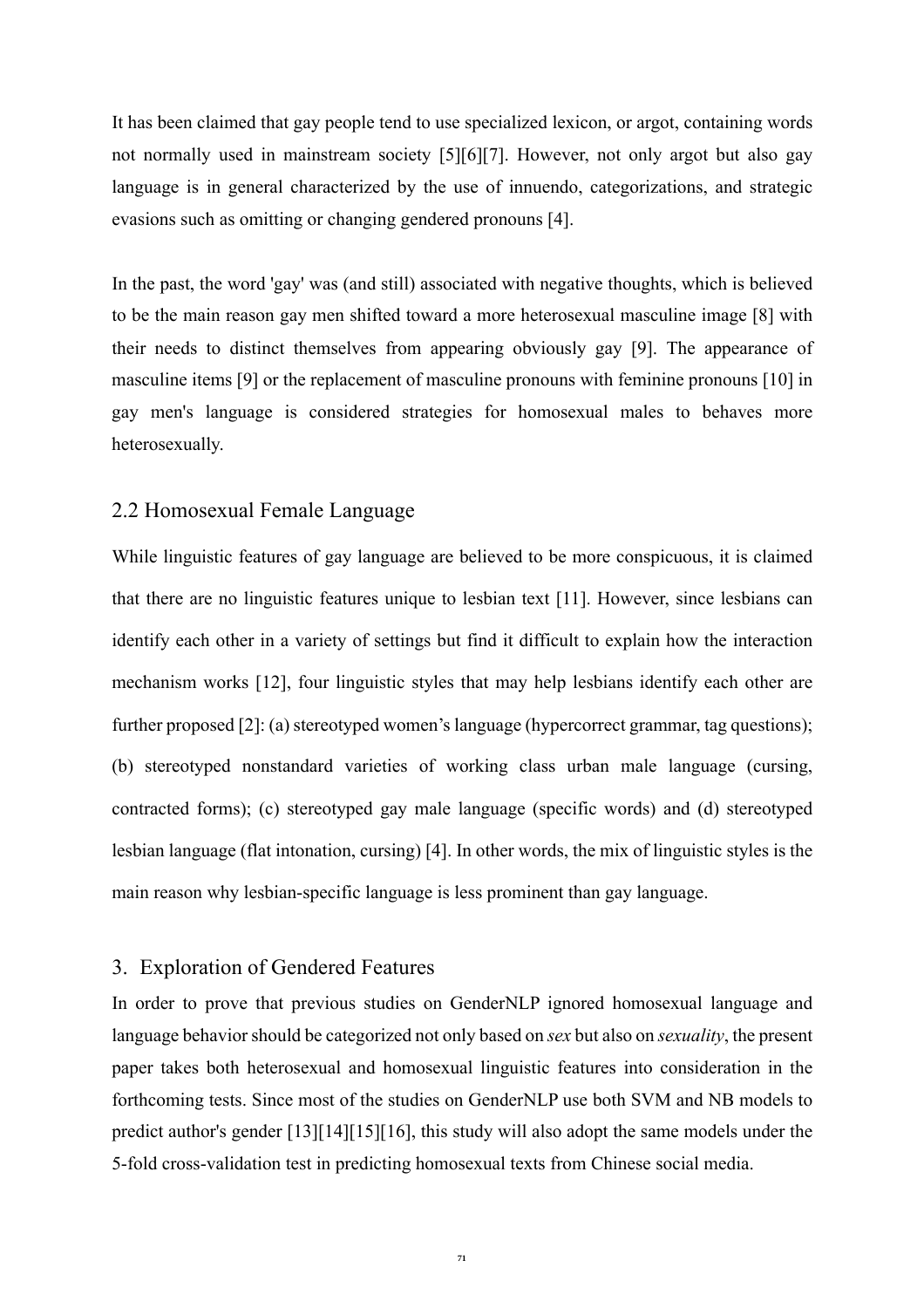This paper uses and translates all the gender-norm linguistic features from English to Chinese based on Huang, Li and Lin's study which detected author's gender with a number of linguistic cues [16]. However, features such as articles, capitalization, long/short words, abbreviation etc. which are absent in Chinese and statistical measures which do not fit our data are omitted. Also, Chinese-specific enumeration comma  $( \cdot )$  is further added in the gender-norm feature list in our tests. It is worth noting that each type of punctuation will have two different forms due to Chinese text having no preference between using both full- and half-width punctuations on online social media.

Based on linguistic studies which discuss language features on homosexual texts [2][4][9][17] introduced in related work, eight convincing count-based homosexual-specific features are selected: (a) masculine words: words generally associated with masculine image; (b) feminine words: words generally associated with feminine image; (c) gay argot: a set of specialized lexicons used by gay community; (d) lesbian argot: a set of specialized lexicons used by lesbian community; (e) masculine pronouns: pronouns refer to male referent; (f) feminine pronouns: pronouns refer to female referent; (g) first person pronouns: pronouns refer to speaker or a community includes speaker as well as (h) swear words: a set of lexicons that is considered impolite or rude in mainstream society.

| Homosexual-<br>specific features | <b>Example</b>                                                                                                                                                                                                                                                                                                                                                                                                                                                                                   | <b>Numbers of word</b><br>in each lexicon |
|----------------------------------|--------------------------------------------------------------------------------------------------------------------------------------------------------------------------------------------------------------------------------------------------------------------------------------------------------------------------------------------------------------------------------------------------------------------------------------------------------------------------------------------------|-------------------------------------------|
| Masculine word                   | <i>badao</i> 霸道 'domineering'; <i>wangzi</i> 王子<br>'prince'                                                                                                                                                                                                                                                                                                                                                                                                                                      | 122                                       |
| Feminine word                    | wenrou $\mathbb{R}$ $\mathbb{R}$ 'soft'; gongzou $\triangle \pm$<br>'princess'                                                                                                                                                                                                                                                                                                                                                                                                                   | 148                                       |
| Gay argot                        | <i>linghao</i> 零號 'bottom'; <i>yihao</i> 一號 'top'                                                                                                                                                                                                                                                                                                                                                                                                                                                | 99                                        |
| Lesbian argot                    | <i>oulei</i> 歐蕾 'old lady'; <i>lala</i> 拉拉 'lesbian'                                                                                                                                                                                                                                                                                                                                                                                                                                             | 28                                        |
| Masculine pronoun                | <i>ni</i> $\langle \nabla \cdot \nabla \times \nabla \cdot \nabla \cdot \nabla \cdot \nabla \cdot \nabla \cdot \nabla \cdot \nabla \cdot \nabla \cdot \nabla \cdot \nabla \cdot \nabla \cdot \nabla \cdot \nabla \cdot \nabla \cdot \nabla \cdot \nabla \cdot \nabla \cdot \nabla \cdot \nabla \cdot \nabla \cdot \nabla \cdot \nabla \cdot \nabla \cdot \nabla \cdot \nabla \cdot \nabla \cdot \nabla \cdot \nabla \cdot \nabla \cdot \nabla \cdot \nabla \cdot \nabla \cdot \nabla \cdot \nab$ | 4                                         |
| Feminine pronoun                 | <i>ni</i> 妳 'you'; ta 她 'she'                                                                                                                                                                                                                                                                                                                                                                                                                                                                    | 4                                         |

Table 2. Examples for types of homosexual-specific feature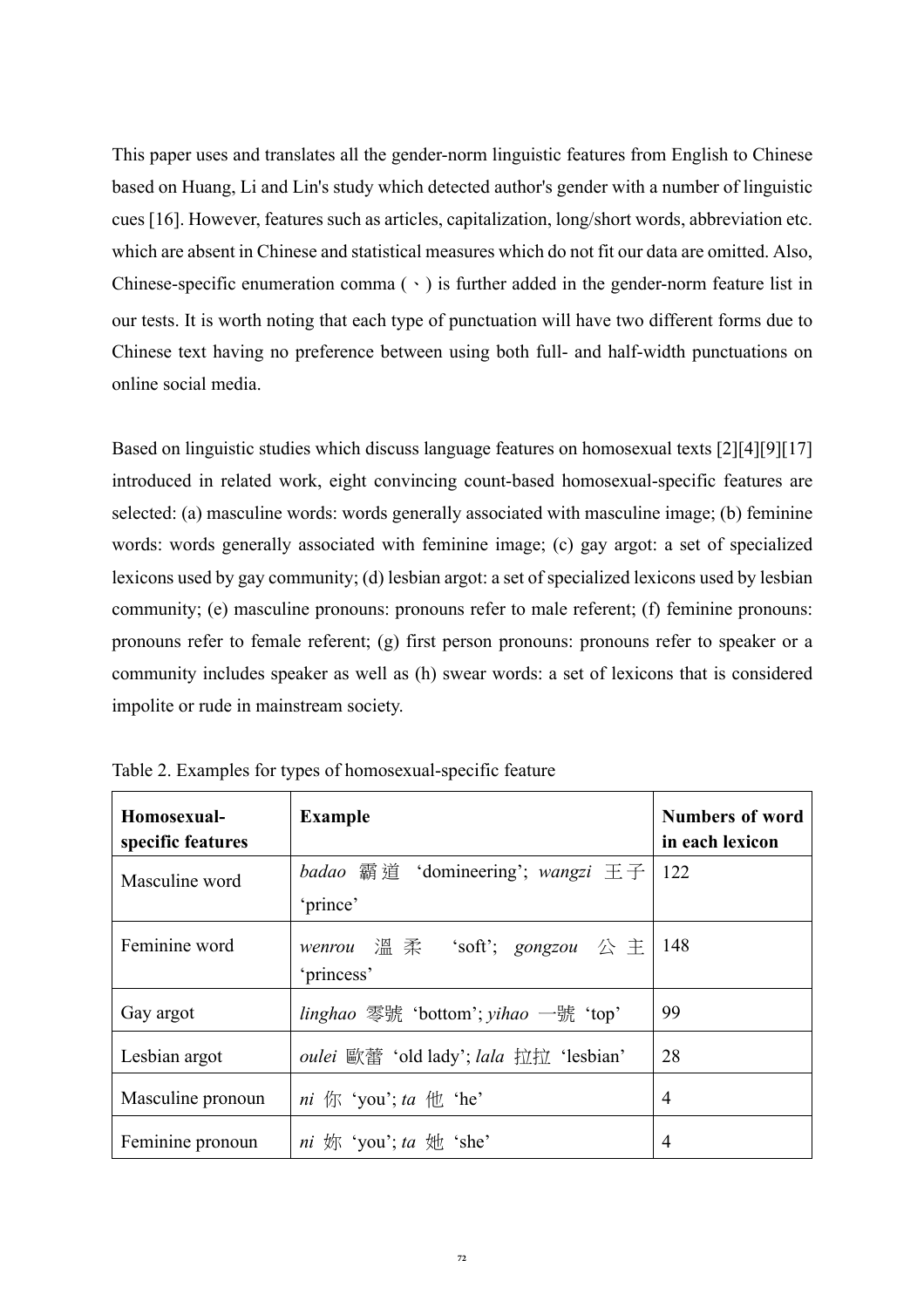|            | First person pronoun   wo $#$ 'I'; women $#$   'We'  |  |
|------------|------------------------------------------------------|--|
| Swear word | gaisi 該死 'damn it'; qu ni de 去你的 'fuck   166<br>off' |  |

With the extraction of 24 sex-oriented gender-norm features from Huang, Li and Lin's study [16] together with 8 sexuality-oriented homosexual-specific features, a total of 32 gendered linguistic cues are included in our training procedures.

# 4. Training the Classifier

# 4.1 Framework

<u>.</u>

The LavenderNLP framework has five major components to automatically detect homosexual language from unstructured data from social media.

- 1. **Raw data**: In this study, experiments are conducted with a dataset containing 1433 homosexual male, 1481 homosexual female, 1476 heterosexual male and 1475 heterosexual female texts collected from the *gay*, *lesbian*, *mentalk* and *womentalk* boards on  $PTT<sup>1</sup>$ . Besides, in order for the collected data to be unbiased and informative, only long posts in specific topic associated to emotion venting are considered.
- 2. **Preprocessing**: Since stop words and punctuations are also regarded as important linguistic cues for various linguistic styles, only redundant information like web links and forum rules which appear in texts are removed during data preprocessing. Furthermore, in word segmentation, we apply *jieba* library with an additional user-defined dictionary containing all the words list in our selected heterosexual and homosexual feature sets.
- 3. **Annotation**: After data cleaning, the 32 types of gender-norm and homosexual-specific features are annotated automatically post by post. Considering that the annotated values may range from 0 to more than 5000, each value is normalized to a z-score so that all the computed results are treated equally across different features.
- 4. **Feature selection:** To test the hypothesis that previous GenderNLP studies are unable to perform expected results in detecting homosexual texts with gender-norm features and that homosexual languages do have their own unique linguistic styles, tests with three

<sup>&</sup>lt;sup>1</sup> As the most popular online bulletin board and social media in Taiwan, PTT has more than one hundred and fifty thousand registrations. Due to its accessibility, PTT has been widely used in academic studies related to Chinese social media.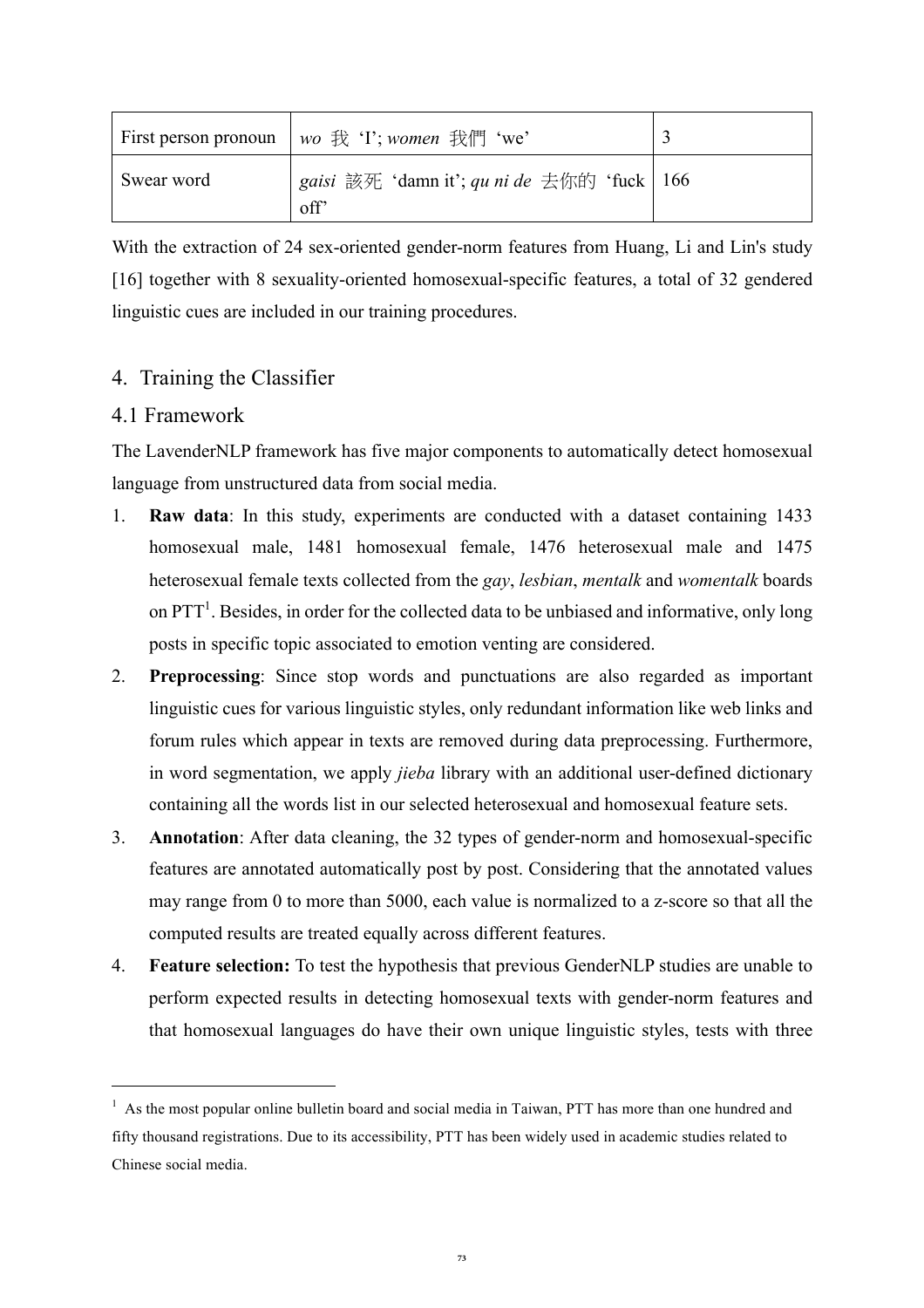different feature sets are conducted: (a) gender-norm features; (b) homosexual-specific features; and (c) both gender-norm and homosexual-specific features.

5. **Classifier:** In recent years, studies on GenderNLP in identifying author's gender generally make use of both SVM and NB models [13][14][15][16]. Accordingly, this study follows the same route and reports the resulted F-scores average over the 5-fold cross-validation test. The main purpose of the current study is to automatically detect unstructured homosexual texts from Chinese social media with a number of investigated genderspecific linguistic features. Among the collected data, only homosexual male and homosexual female texts will be taken into account in the training procedure. Heterosexual male and heterosexual female texts, on the other hand, are used to evaluate how languages are produced differently by speakers with different types of *sex* and *sexuality*.

# 4.2 Feature Evaluation and Result

With the collected data from Chinese social media, tests with different feature sets and different machine learning models introduced in framework are conducted. This subsection discusses how homosexual-specific language are expressed and which feature set and model yield the best result in recognizing unstructured homosexual data from the viewpoints of linguistics and NLP, respectively.

Linguistically, there are tendencies for homosexuals and heterosexuals to use homosexualspecific features differently in text-making. Figure 1 demonstrates how such linguistic features are distributed in texts. The number in each bin denotes the average count of features per post.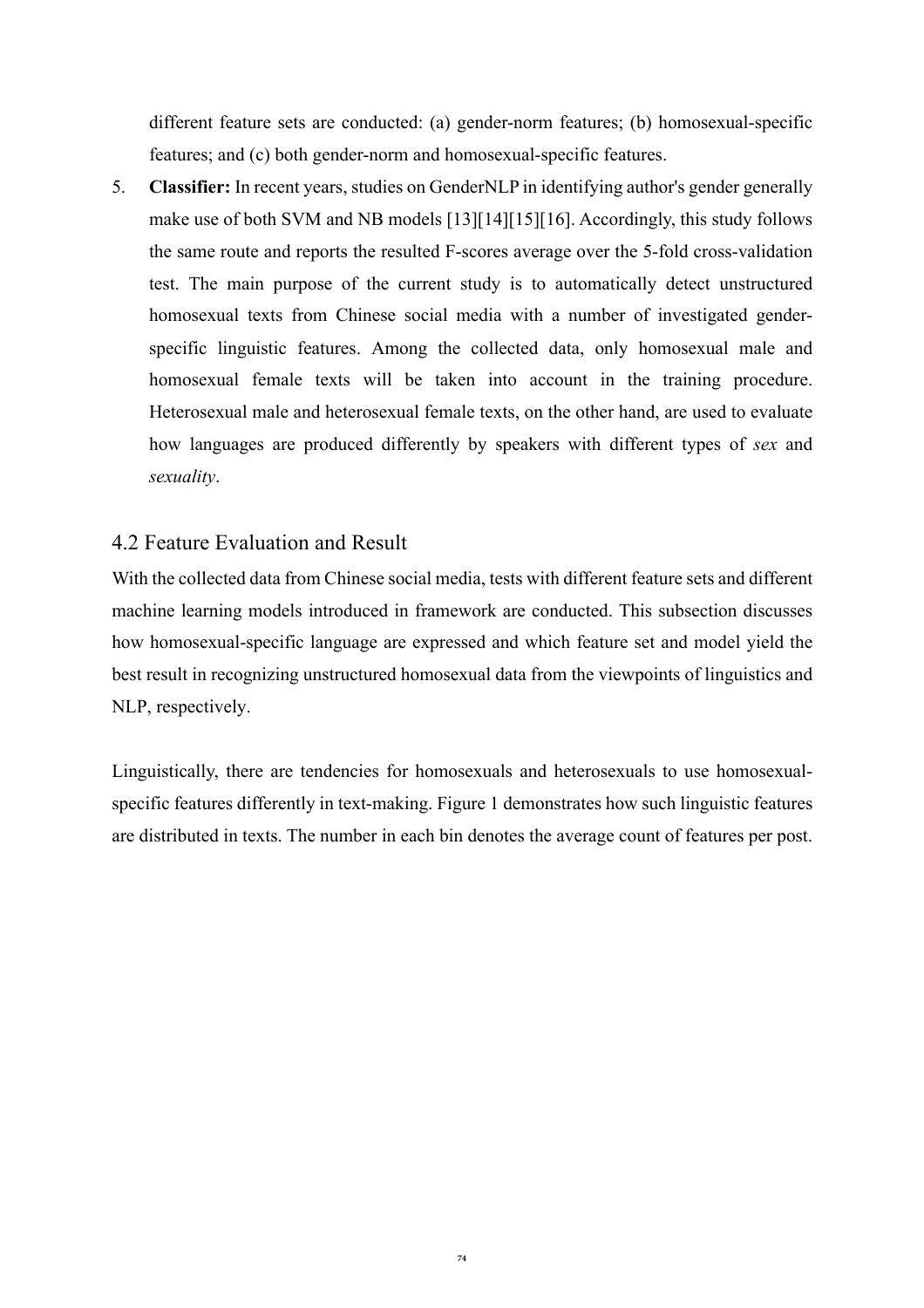

Figure1. Homosexual-specific Features in Gay, Lesbian, Men and Women Texts

With regard to the findings, several observations can be drawn below:

- 1. Gendered term: The saliency of masculine word counts in gay texts verifies the assumption that gay men tend to emphasize their masculinity with words associated with the stereotyped masculine male. Example (1a-e) are the five most frequently used masculine words in gay males' texts. Conversely, heterosexual males have no such needs to emphasize their masculinity through language behavior. For lesbians and heterosexual females, the use of feminine terms is similar.
	- (1) *a. nanyou* 男友 'boyfriend'
		- b. *nansheng* 男生 'male'
		- c. *nanren* 男人 'man'
		- d. *nanhai* 男孩 'boy'
		- e. *nanpengyou* 男朋友 'boyfriend'
- 2. Homosexual argot: In terms of homosexual argot, it is clear that gay males have a strong preference in constructing texts with gay argots, see example (2-3). It is also interesting to note that the use of lesbian argot in heterosexual male language is relatively more than the use of lesbian argot in lesbian language. In addition, while gay-specific language is avoided by heterosexual males, lesbian-specific language is also avoided by heterosexual females in text-making.
	- (2) 出櫃是一種同時具備堅持、面對和承受的行為。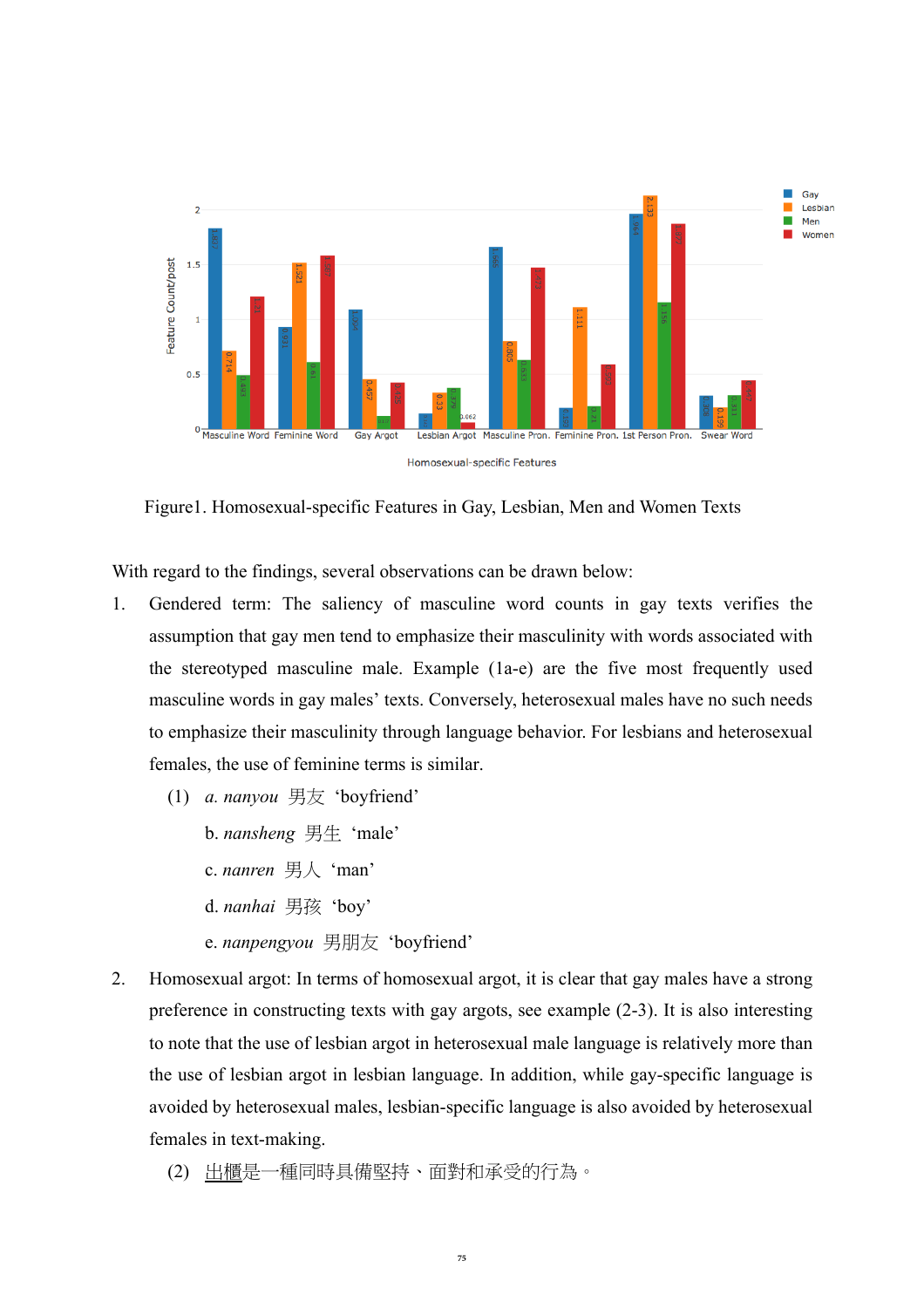chugui shi yizhong tongshi jubei jianchi miandui han chengshou de xingwei 'Coming out is a behavior of insisting, facing and bearing.'

(3) 從猴吃成熊,從熊瘦成猴。有人健身,有人節食。

cong hou chicheng xiong cong xiong shoucheng hou youren jianshen youren jieshi 'Some people work out in order to shape into bear from the monkey; some people go on diet in order to shape into monkey from the bear.'

(*xiong* 熊 'bear' means a hairy, hefty gay male; *hou* 猴 'monkey' means a skinny gay male)

- 3. Pronoun: Self-awareness is reflected by the use of self-referring statements which can lead to increased self-esteem and positive affect [18]. Compare to heterosexual male language, the wide use of first person pronoun in gay, lesbian and heterosexual female language indicates their refusal to be viewed negatively and to be accepted by society, especially, for lesbians.
- 4. Taboo: While the occurrence of swear words in both gay and heterosexual male's texts are about the same, it is quite different between lesbian and heterosexual female's texts. Obviously, heterosexual females swear more than lesbians on online social media, which conflicts with previous studies which claimed that lesbians are characterized by the use of cursing, taboo words, and progressive forms [2][4]. Example (4a-e) are the five most frequently used taboo words in heterosexual females texts.
	- (4) a*. gan* 幹 'fuck'
		- b*. kao* 靠 'damn'
		- c*. qiang* 嗆 'diss'
		- d*. biantai* 變態 'pervert'
		- e. *pishi* 屁事 'crap / (none of) one's business'
- 5. Others: Besides homosexual-specific features, there is an interesting finding opposite to the idea that homosexual language is marked by exaggerations [4][17]. Generally, exaggerations are expressed by means of punctuations such as single or multiple exclamation or multiple question marks; nevertheless, use of punctuations as such was not found in our annotated data. This may indicate that Chinese homosexuals are likely to hide emotions on social media and protect themselves from others.

When it comes to homosexual text recognition in LavenderNLP, the averaged 5-fold crossvalidation f-score performances of SVM and NB models with different linguistic feature sets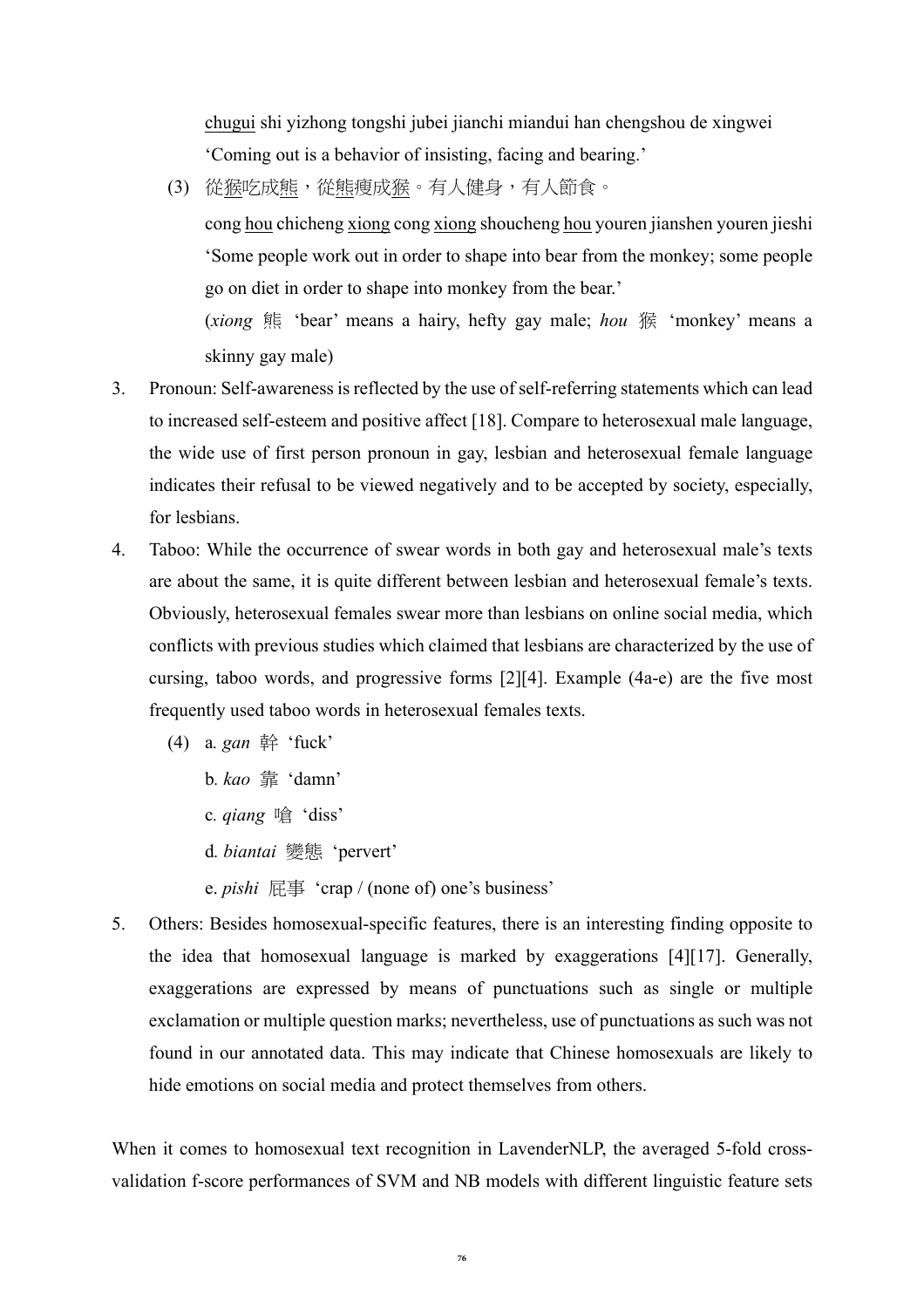are shown in Table 3.

| <b>SVM</b> | <b>NB</b> |  |
|------------|-----------|--|
| 57.11      | 33.18     |  |
| 69.57      | 66.49     |  |
| 74.54      | 58.75     |  |
|            |           |  |

Table 3. Five-fold Cross-validation SVM and NB Averaged F-score Performances of Homosexual Texts Recognition with Sets of Linguistic Features

Among performances with types of feature set, it is clear that in both SVM and NB models, the gender-norm feature set yields the lowest f-score. The low accuracy of gender-norm feature set verifies the hypothesis that previous research on GenderNLP ignores the homosexual group and implies that gender-norm linguistic features are not able to recognize homosexual texts as expected. Taking the resulting f-scores of gender-norm feature set as our baseline, Table 4 demonstrates the effectiveness of homosexual-specific features in identifying gay and lesbian texts.

Table 4. Effectiveness of Different Feature Sets in Identifying Homosexual Texts

| <b>Model</b> |       |       | <b>Baseline   Best Result   Feature Set Taken</b> | Improvement |
|--------------|-------|-------|---------------------------------------------------|-------------|
| <b>SVM</b>   | 57 11 | 74.54 | <b>Both Feature Sets</b>                          | $+17.43$    |
| NB           | 33.18 | 66.49 | Homosexual-specific Feature Set                   | $+33.31$    |

Based on the best results present in Table 4, one can see that the f-score in NB model is doubled with the use of homosexual-specific feature set alone. As for SVM, the f-score reaches up to 74.54% with both gender-norm and homosexual-specific feature sets. As shown in Figure 2, although the best result of SVM was produced by the use of both gender-norm and homosexualspecific feature sets, the homosexual-specific feature set still contributes more than gendernorm features to the resulted accuracy since it increases the accuracy 12.46% from the baseline while the gender-norm feature set, only 4.97%.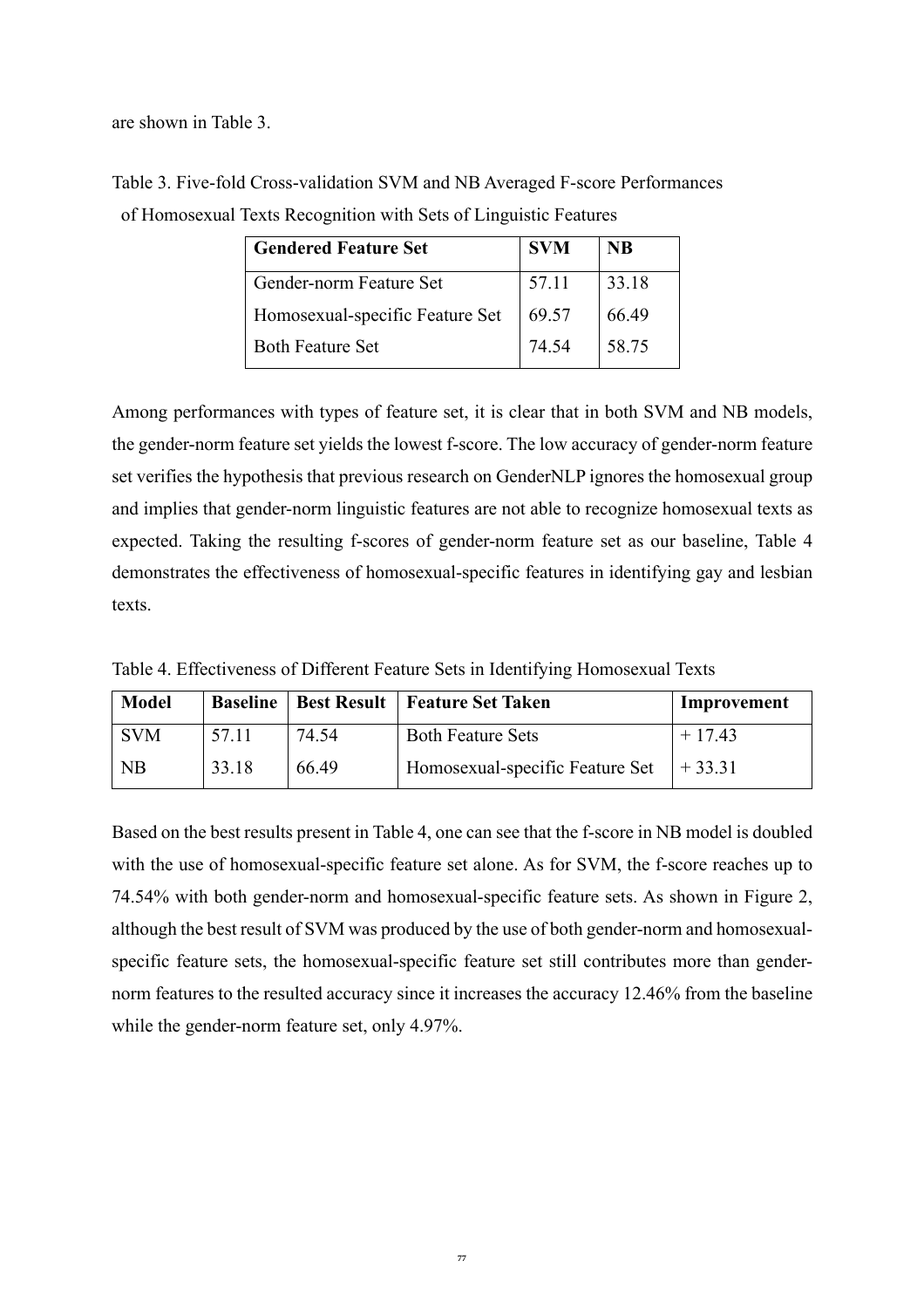

Figure2. SVM and NB F-score Comparison with Different Linguistic Feature Sets

The results reveal that gendered language can not only be divided into biological genders but also ones' sexual orientations. Apart from people with opposite-sex desires, gays and lesbians also have their own unique language styles. While heterosexual males and females are likely to produce languages with gender-norm features in order to meet social expectations, gays and lesbians' utterances are full of particular lexical items that have to do with their culture uniqueness and self-awareness.

## 5. Conclusion

Though previous studies on GenderNLP deal with gender from the biological perspective only, the present paper takes the psychological viewpoint into account as well. With the examination of linguistic behavior of homosexuals, it has been proved that traditional GenderNLP models are unable to detect gender in more complex dimensions. Also, with the adoption of homosexual-specific features, our NLP models resulted in promising accuracy in detecting unstructured homosexual texts automatically.

LavenderNLP has one important application in homosexual e-commerce. That is, while several online businesses are able to automatically recognize potential customers from biological genders, homosexual market is a segment that has often been ignored in the marketing strategies of businesses [19] and only few marketing departments pay attention to homosexual customers or do not even know how to find their potential customers. With its rapid growth, the homosexual community has attracted a great deal of attention and LavenderNLP should be able to keep up with the changes caused by this aforementioned growth.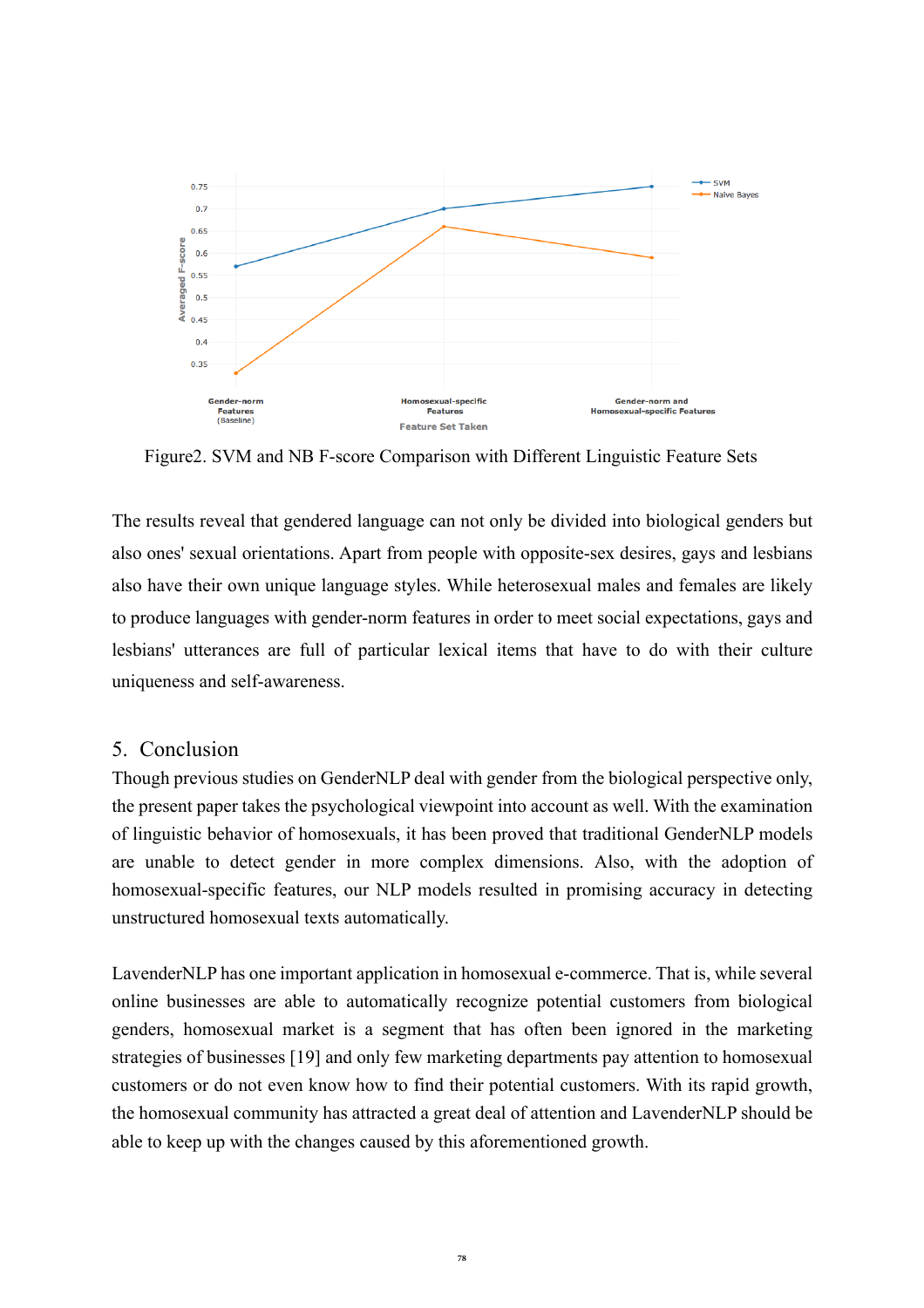As the very first work on Chinese LavenderNLP, there are more points to be considered under the lavender issue. For example, speakers of lavender language contain not only gay and lesbian, but also no-sex, bi-sex and transgender groups that further studies should also examine such linguistic behavior in order to enhance the field of LavenderNLP.

Although research on Chinese LavenderNLP lags far behind GenderNLP and is still at a nascent phase, it is believed that the fast-growing homosexual community is a sign that this issue will be regarded as important in the near future.

## Reference

[1] W. Leap, "Beyond the lavender lexicon," Amsterdam: Gordon & Breach, 1995.

[2] R. M. Queen, "I don't speak spritch": Locating les- bian language," Queerly phrased: Language, gender, and sexuality, pp. 233–256, 1997.

[3] E. W. Burgess, "The sociologic theory of psychosexual behavior," Psychosexual Developments in Health and Disease, pp. 227–243, 1949.

[4] D. Kulick, "Gay and lesbian language" Annual Review of Anthropology, vol. 29, no. 1, pp. 243–285, 2000.

[5] R. A. Farrell, "The argot of the homosexual subcul- ture," Anthropological Linguistics, pp. 97–109, 1972.

[6] J. P. Stanley, "Homosexual slang," American speech, vol. 45, no. 1/2, pp. 45–59, 1970.

[7] P. Baker, "What can I do with a naked corpus?" Public Discourses of Gay Men, pp. 1–37, 2005.

[8] C. M. Nash, "Review of: Public discourses of gay men," Gender and Language, vol. 3, pp. 279–282, 2010.

[9] P. Baker, "'no effeminates please': Discourses on gay men's personal adverts," Public Discourses of Gay Men, pp. 131–153, 2005.

[10] G. Legman, "The language of homosexuality: an American glossary," Sex variants: A study of homosexual patterns, vol. 2, pp. 1149–1179, 1941.

[11] B. Moonwomon, "Lesbian discourse, lesbian knowledge," Beyond the Lavender Lexicon, pp. 45–64, 1995.

[12] D. S. Painter, "Recognition among lesbians in straight settings," Gayspeak: gay male & lesbian communication, pp. 68–79, 1981.

[13] M. Vicente, F. Batista, and J. P. Carvalho, "Twitter gender classification using user unstructured information," in 2015 IEEE International Conference on Fuzzy Systems (FUZZ-IEEE). IEEE, pp. 1–7, 2015.